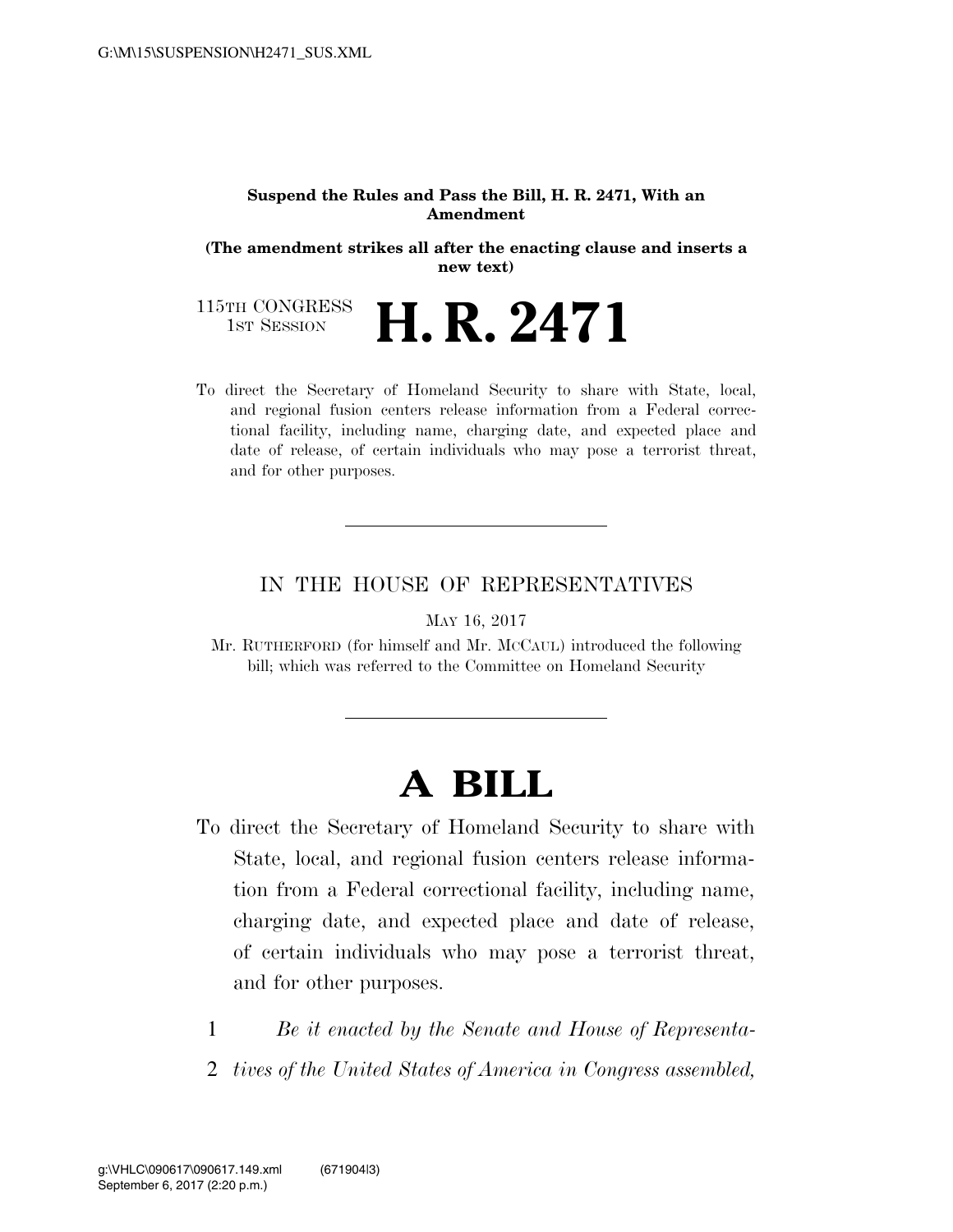### **SECTION 1. SHORT TITLE.**

 This Act may be cited as the ''Terrorist Release An- nouncements to Counter Extremist Recidivism Act'' or the ''TRACER Act''.

### **SEC. 2. TERROR INMATE INFORMATION SHARING.**

 (a) IN GENERAL.—The Secretary of Homeland Secu- rity, in coordination with the Attorney General and in con- sultation with other appropriate Federal officials, shall, as appropriate, share with State, local, and regional fusion centers through the Department of Homeland Security Fusion Center Partnership Initiative under section 210A of the Homeland Security Act of 2002 (6 U.S.C. 124h), as well as other relevant law enforcement entities, release information from a Federal correctional facility, including the name, charging date, and expected place and date of release, of certain individuals who may pose a terrorist threat.

 (b) SCOPE.—The information shared pursuant to subsection (a) shall be—

(1) for homeland security purposes; and

 (2) regarding individuals convicted of a Federal crime of terrorism (as such term is defined in sec-23 tion 2332b of title 18, United States Code).

 (c) PERIODIC THREAT ASSESSMENTS.—Consistent with the protection of classified information and controlled unclassified information, the Secretary of Homeland Secu